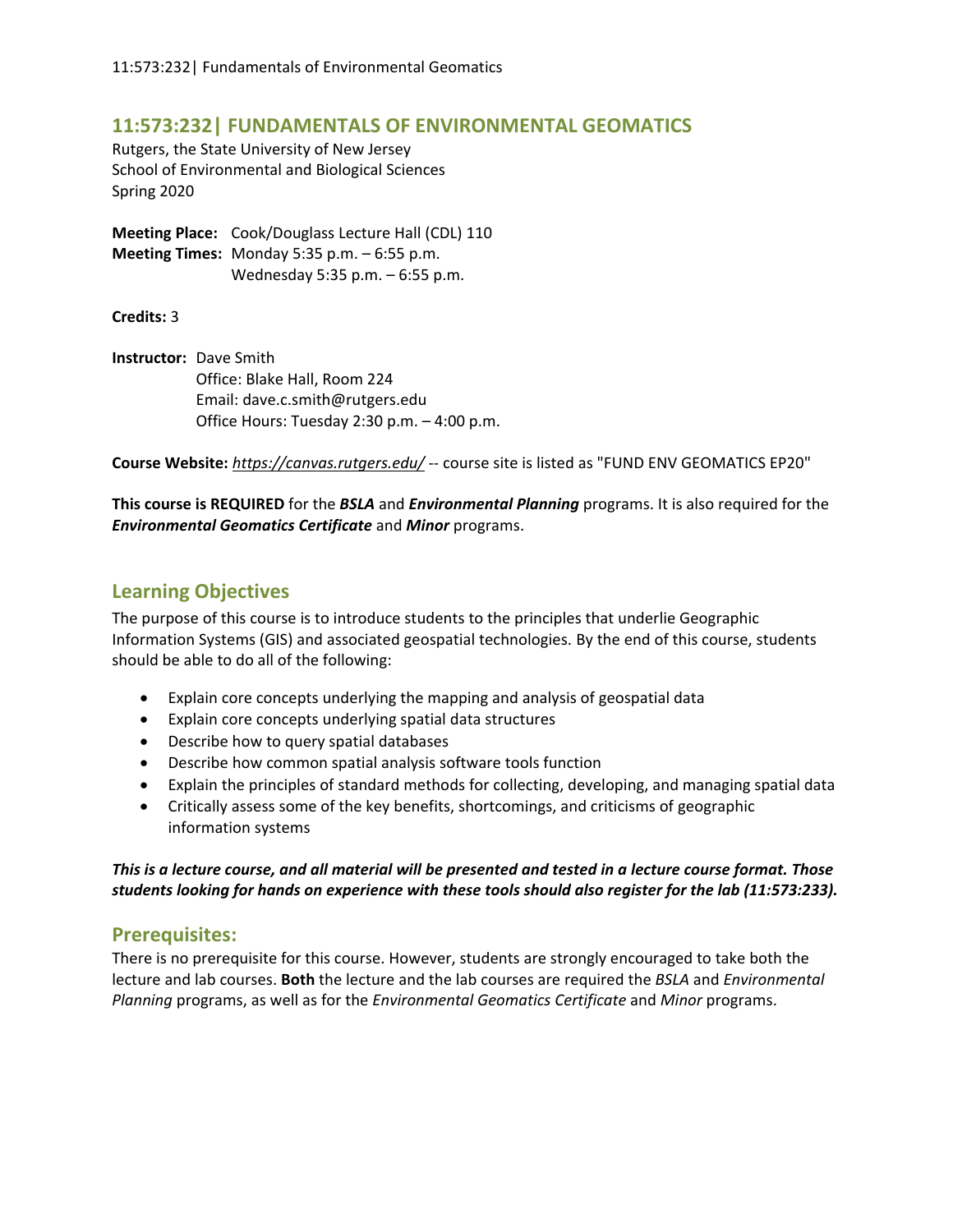# **Course Description:**

Geomatics is a rapidly growing field that has applications in a wide array of different disciplines including urban and environmental planning, ecological analysis and modeling, epidemiology, and emergency response and management to name just a few. It incorporates Geographic Information Systems (GIS), Remote Sensing, and Global Navigation Satellite Systems like GPS, along with other spatial sciences. The reason for the growing popularity and broad appeal of Geomatics is simple: if the location of the thing you are asking about is meaningful to the question you are asking, then chances are that Geomatics provides the best tools for finding the answer.

This course is designed to give students an introduction to spatial information and the current and emerging technologies for accessing, analyzing, and communicating that information. The purpose of this course is to provide students with an understanding of how these tools and methods work so that students understand *when* to apply them and *why*.

# **Textbook:**

Required Text: There is no required text for this course. Recommended text: *GIS Fundamentals, 4th Edition* by Paul Bolstad (ISBN 978-0-9717647-3-6)

# **Additional Study Materials:**

Additional review materials will be provided.

# **Grading:**

#### **Exams:**

The course will have three hourly in-class exams. These will consist of a combination of true/false, multiple choice, and short answer questions.

#### **Discussion Paper:**

Each student will research an example of a project in which Geomatics plays a major role in the analysis or design process and write a short summary and discussion of how Geomatics tools contributed to that projects results.

#### **Attendance Policy:**

Students are expected to attend all lectures for the full duration of the class period. Attendance will be taken at each class session. You will be expected to sign in with your *full signature*.

Absences may be excused in cases of illness, family emergency, or organized professional development events (*e.g.* conferences). In such cases, inform your instructor in writing within seven days of returning to campus. Make-up exams will be offered only in the event of documented medical absence.

### *More than four unexcused absences will result in a 10% reduction in your final course grade.*

*Each additional four unexcused absences will result in a further 10% reduction in your final course grade.*

### **Participation Policy:**

- Students are expected to arrive to class on time and to stay for the duration of the class period
- Students are expected to show respect for their classmates and instructor. Deliberately distracting, offensive, or confrontational behavior will not be tolerated.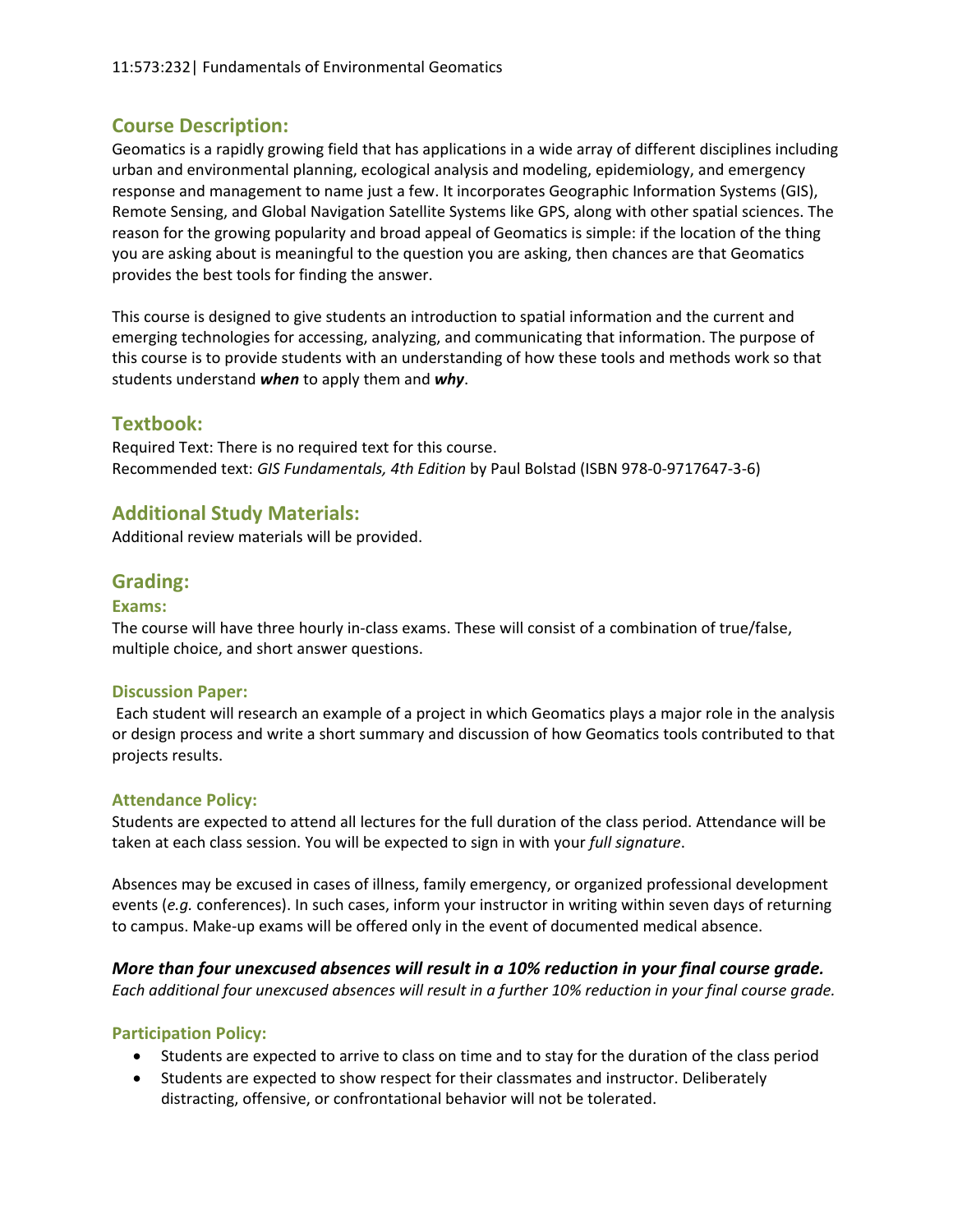#### 11:573:232| Fundamentals of Environmental Geomatics

| Exam I:                  | 25%       |      | A: 90-100%  |
|--------------------------|-----------|------|-------------|
| Exam II:                 | 25%       | B:   | 80-86%      |
| Exam III:                | 30%       |      | $C: 70-76%$ |
| <b>Discussion Paper:</b> | 10%       | D:   | 60-69%      |
| Participation:           | 10%       | F: I | under 60    |
| Attendance:              | See Above |      |             |

# **Composition of Final Grade: Numerical Ranges for Letter Grades:**

| Exam I:               | 25%             | A: 90-100%     |                  |
|-----------------------|-----------------|----------------|------------------|
| Exam II:              | 25%             | B: 80-86%      | B+: 87-89%       |
| Exam III:             | 30 <sup>%</sup> | C: 70-76%      | $C_{1}: 77-79\%$ |
| Discussion Paper: 10% |                 | $D: 60-69\%$   |                  |
| Participation:        | 10%             | $F:$ under 60% |                  |

# **Academic Integrity Policy:**

Students will be held to the University's Policy on Academic Integrity, which can be found at: [http://academicintegrity.rutgers.edu/academic-integrity-policy/.](http://academicintegrity.rutgers.edu/academic-integrity-policy/)